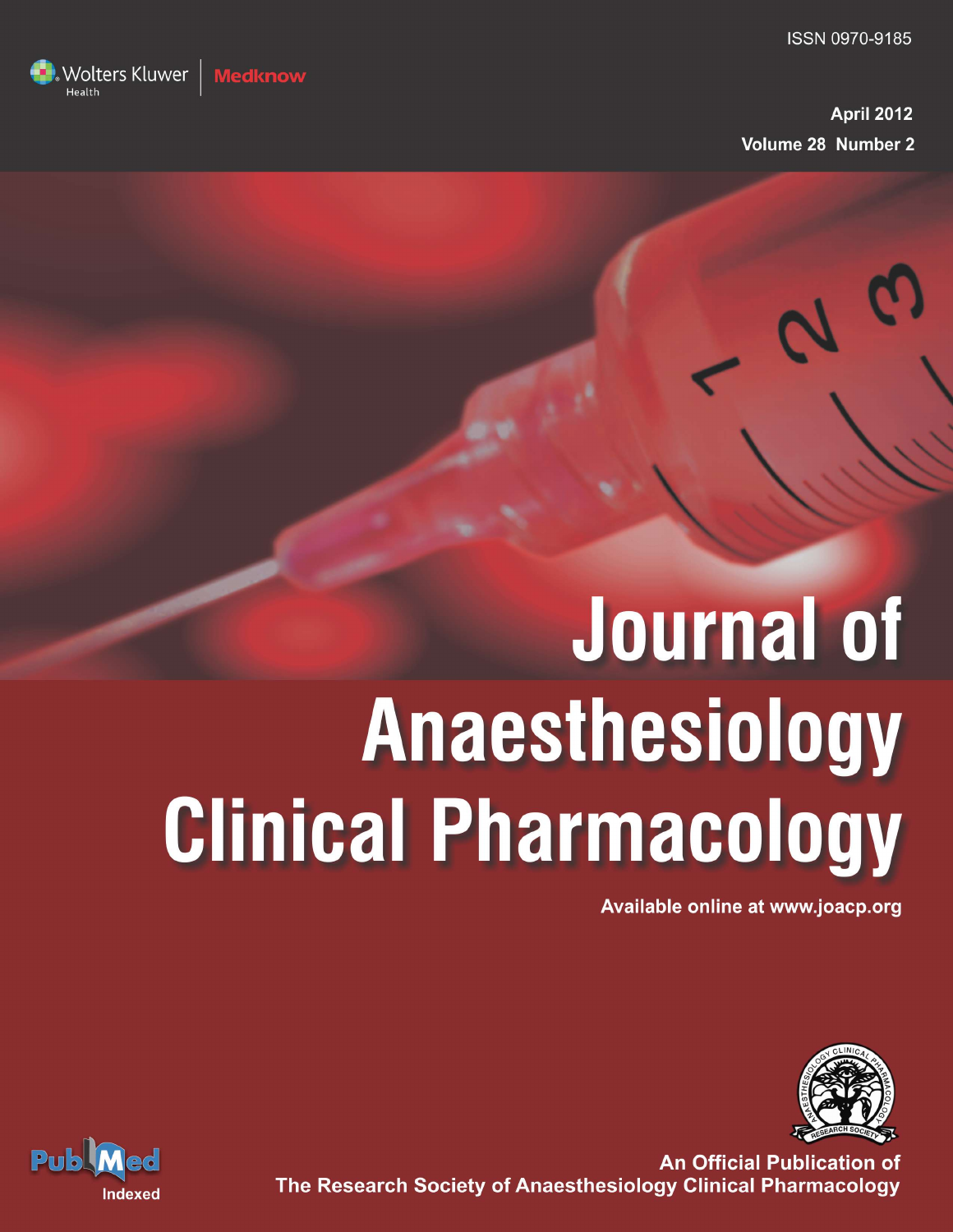# **Toxicity of topical lidocaine applied to the breasts to reduce discomfort during screening mammography**

#### ${\bf C}$ olleen  ${\bf K}$  Lambertz, Christopher J Johnson<sup>1</sup>, Paul  ${\bf G}$  Montgomery<sup>2</sup>, James R Maxwell<sup>3</sup>, Stefanie J Fry<sup>4</sup>

Radiation Oncology, 'Cancer Data Registry of Idaho, Idaho Hospital Association, <sup>2</sup>Medical Oncology, <sup>3</sup>Medical Imaging, St. Luke's Health System, 4 St. Luke's Idaho Cardiology Associates, St. Luke's Mountain States Tumor and Medical Research Institute, United States of America

#### Abstract

**Background:** We measured the effect of 30 milliliters (mL) of 4% lidocaine gel on the breasts and chest wall of healthy women covered for 1 h on plasma concentrations of lidocaine and its principal metabolite, monoethylglycinexylidide (MEGX), electrocardiogram (EKG) results, and adverse events.

Materials and Methods: This institutional review board-approved, prospective, open-label study complied with the Health Insurance Portability and Accountability Act (HIPAA). The study evaluated 10 healthy women aged 42–75 years with 30 mL of 4% lidocaine gel on the skin of the breasts and chest wall covered for 1 h. Cardiac and neurological assessments were performed and blood was drawn for lidocaine and MEGX levels at baseline and  $1/2$ ,  $1$ ,  $2$ ,  $3$ ,  $4$ ,  $6$ , and  $8$  h after application. EKGs were performed before application and at 3 h. Subjects provided informed written consent. Primary and secondary outcomes were plasma concentrations of lidocaine and MEGX and frequency of adverse events, respectively. Statistical analysis included paired *t*-tests for EKGs and repeated measures regression for vital signs.

Results: No lidocaine was detected in the blood of 9 of 10 subjects. One subject had low plasma concentrations of lidocaine just above the level of detection the first 4 h after application only. No MEGX was detected. Mean decrease in heart rate was likely multifactorial.

**Conclusion:** Thirty mL of 4% lidocaine gel on the breasts and chest wall covered for 1 h in healthy women resulted in plasma concentrations of lidocaine and MEGX well below therapeutic or toxic levels and no clinically significant adverse events.

Key words: Breast, lidocaine, mammogram, pain, toxicity

## **Introduction**

Fear of pain is a deterrent to screening mammography.<sup>[1-7]</sup> A clinical trial demonstrated that 30 milliliters (mL) of overthe-counter (OTC) 4% lidocaine gel (TOPICAINE®, ESBA Laboratories, Jupiter, FL) applied to the skin of the breasts and chest wall for 1 h prior to screening mammography provided a significant reduction in discomfort in women who expected substantial discomfort with the procedure.<sup>[7]</sup> However, reports of serious adverse effects from compounded

**Address for correspondence:** Ms. Colleen K. Lambertz, 100 E. Idaho Street, Boise, ID 83712, USA. E-mail: lambertc@slhs.org

| <b>Access this article online</b> |                                 |  |  |  |  |  |  |
|-----------------------------------|---------------------------------|--|--|--|--|--|--|
| <b>Quick Response Code:</b>       |                                 |  |  |  |  |  |  |
|                                   | Website:<br>www.joacp.org       |  |  |  |  |  |  |
|                                   | DOI:<br>10.4103/0970-9185.94859 |  |  |  |  |  |  |

topical anesthetic products on the skin prior to laser hair removal and fractional photothermolysis generated concern about the use of topical anesthetics prior to all medical procedures, including screening mammography.[8-10]

Potential adverse effects of lidocaine absorption may include cardiac and central nervous system (CNS) effects. The degradation of lidocaine in the liver results in the active metabolites MEGX and glycylxylidide (GX). MEGX and GX exhibit pharmacologic effects as antiarrythmics and anesthetics and may contribute to the toxicities associated with lidocaine. The minimal effective concentration for therapeutic antiarrythmic effects is 1500 nanograms/mL (ng/mL). Lidocaine-associated CNS effects occur particularly with high plasma levels above  $5000$  ng/mL.<sup>[11-13]</sup>

In the aforementioned premedication for mammography trial,  $30 \text{ mL}$  (1200 mg) of TOPICAINE<sup>®</sup> (a nongreasy 4% lidocaine gel microemulsion of water, ethanol, glycerin, jojoba oil, aloe vera oil, glyceryl monolaureate, benzyl alcohol, carbomer 940, and  $EDTA^{[12]}$  was applied to the skin of the breasts and chest wall and covered for 30–75 min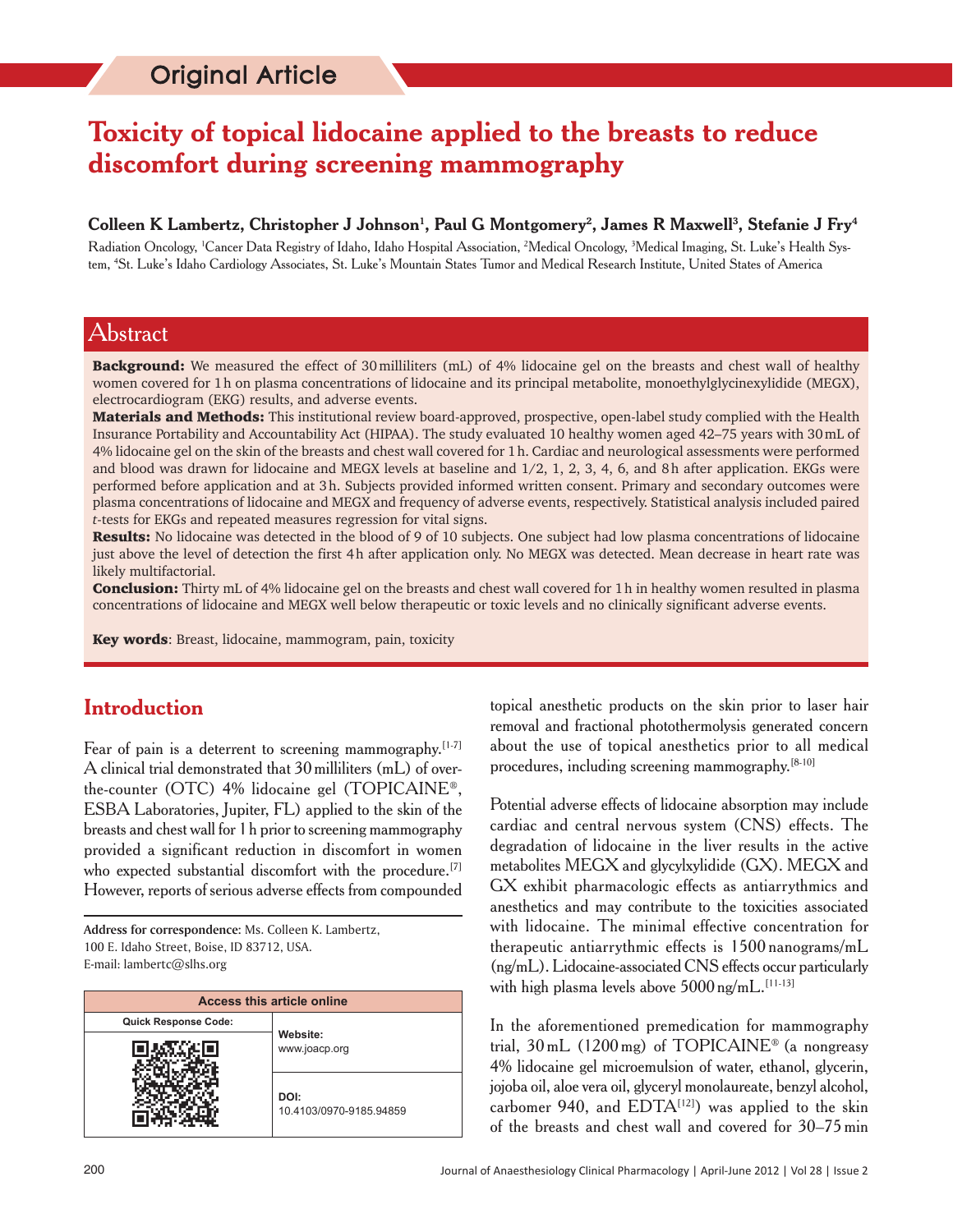(application surface area ranges between  $224$  and  $272 \text{ cm}^2$ for most women bra cup size  $A-H$ ).<sup>[14-16]</sup> While no systemic adverse effects were reported in the 140 women who received the gel, laboratory data were not evaluated.[7] Owing to the potential for widespread off-label use of 4% lidocaine gel as premedication for screening mammography, we tested the hypothesis that 30 mL of 4% lidocaine gel on the breasts and chest walls of healthy women covered for 1 h does not result in toxic plasma concentrations of lidocaine or its principal metabolite, monoethylglycinexylidide (MEGX), electrocardiogram (EKG) changes, or adverse events.

# **Materials and Methods**

This institutional review board-approved, prospective, openlabel study complied with the Health Insurance Portability and Accountability Act. Subjects provided informed written consent. Authors had full control of the data and information submitted for publication, with no conflicts of interest.

Subjects were healthy women age 35 years and older, with intact skin on the breasts and chest wall with no known confounding variables that might alter the rate of lidocaine absorption. Excluded from the study were women who were sensitive or allergic to lidocaine, had liver or kidney dysfunction or preliminary serum alanine aminotransferase (ALT), aspartate aminotransferase (AST), bilirubin, creatinine, or blood urea nitrogen (BUN) out of the normal range for the lab, were pregnant or breast feeding, used lidocaine within 48 h prior to baseline EKG or gel application, used tobacco, exhibited neurological or cardiac signs or symptoms prior to gel application, took antiarrythmic medications,[17] ciprofloxacin, erythromycin products, or oral contraceptives, had Wolffe-Parkinson-White Syndrome (WPW) or congestive heart failure (CHF), had a heart rate (HR) below 60 or above 100 beats per minute (bpm), had systolic blood pressure (SBP) below 95 or above 180 mm Hg, had a PR interval greater than 200 milliseconds (msec), QRS duration greater than 120 msec, QTc greater than 450 msec, or evidence of WPW on EKG, had an automatic implantable cardioverter defibrillator (AICD) or cardiac pacemaker, or had cancer, surgery, trauma, or myocardial infarction in the past 6 months.

Baseline 12-lead EKG, chemistry panel, and serum pregnancy tests (premenopausal women only) were performed. Then, subjects' weight, height, HR, respiratory rate (RR), BP and assessments for drowsiness, euphoria, confusion, disorientation, lightheadedness, visual disturbances, tinnitus, paresthesias, sensations of heat or cold, itching, vomiting, nervousness, tremors, convulsions, palpitations, chest or other new pain, shortness of breath, level of consciousness,

and skin changes were recorded prior to gel application and at designated phlebotomy times.

A venous access device (VAD) was inserted. Blood samples for baseline plasma lidocaine and MEGX levels were drawn through the VAD.

Thirty mL of 4% lidocaine gel was then applied to the subjects' breasts and chest wall in a manner identical to the one used prior to screening mammography.[7] The gel was removed with warm water 1 h after application.

Blood samples for lidocaine and MEGX levels were drawn at  $1/2$ , 1 (just after gel removal), 2, 3, 4, 6, and 8h after gel application. A 12-lead EKG was performed 3 h after application of the gel, at the estimated peak plasma lidocaine/ MEGX levels. After the final blood draw and assessment, the VAD was discontinued and subjects were discharged. Follow-up phone calls were made 1 week after gel application to evaluate new or lingering effects from the study.

Lidocaine and MEGX quantitative analyses were performed by gas chromatography with a nitrogen selective detector by NMS Labs (Willow Grove, PA). The level of detection (LOD) for lidocaine and MEGX was 200 ng/mL.

Adverse event was defined as any unfavorable or unintended change in signs or symptoms during the study regardless of presumed relation to the gel and were graded as mild, moderate, severe, or life-threatening. The relationship between adverse events and the gel was assessed as unrelated, possible, or probable.

The EKG PR interval, QRS duration, and QTc interval (all in msec) were compared between the baseline and subsequent EKG using paired t-tests. Variation of HR (bpm), RR (respirations per minute, rpm), SBP (mmHg), and diastolic blood pressure (mmHg) over time was assessed using generalized linear mixed models with time modeled as a fixed effect and study subject modeled as a random effect. All statistical analyses were performed using SAS version 9.2 (SAS Institute Inc., Cary, NC).

## **Results**

Thirteen subjects enrolled; three did not meet the preliminary EKG or laboratory criteria and were withdrawn prior to gel application. Ten subjects completed the study. The demographics are shown in Table 1.

No lidocaine was detected at any measurement time in nine of the ten subjects. One subject had detectable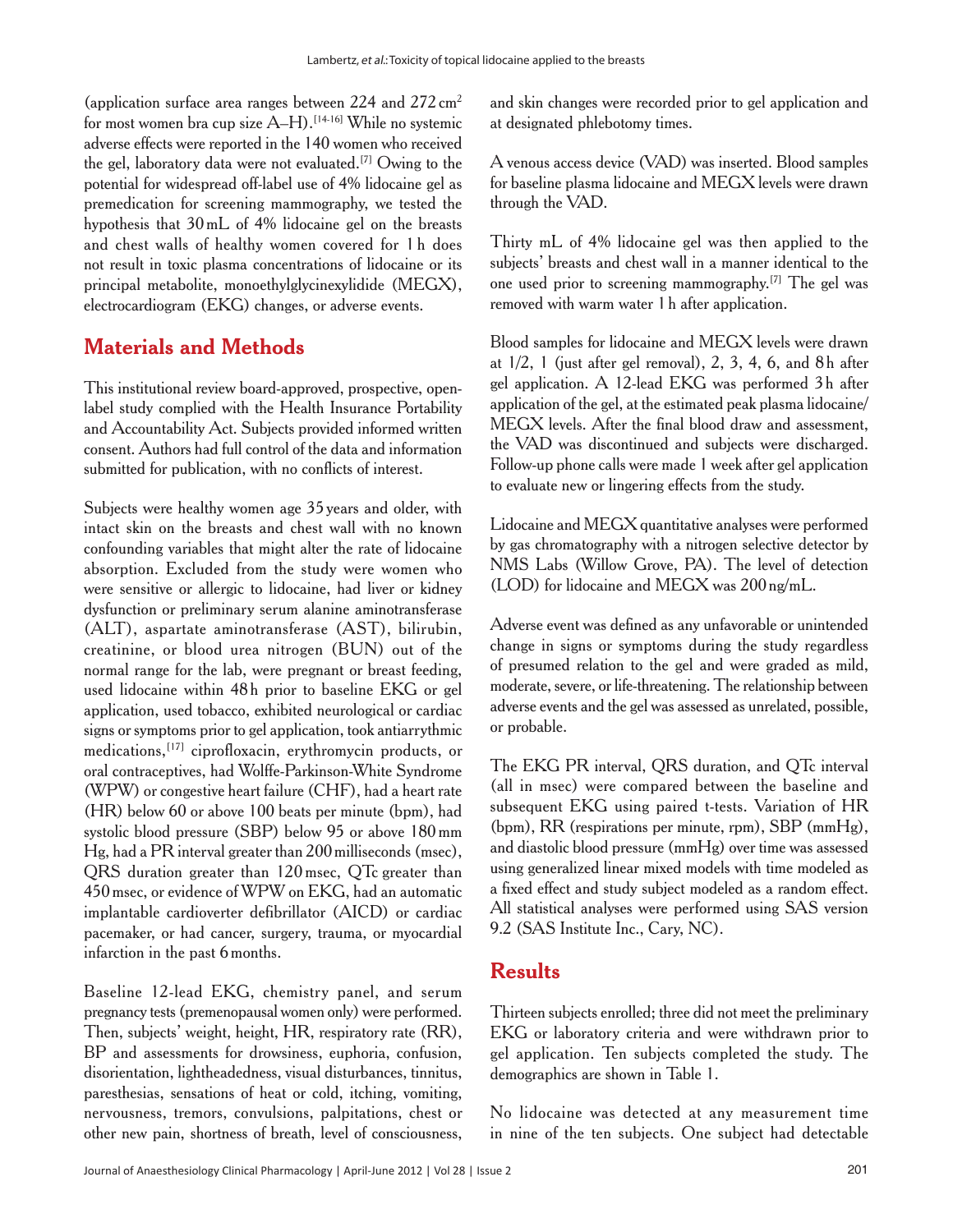plasma lidocaine concentrations during four of the eight measurement times (in ng/mL): 240 at 1 h, 310 at 2 h, 240 at 3 h, and 230 at 4 h, and nondetectable levels for the other measurement times. No MEGX was detected in any of the ten subjects.

Percentages of subjects exhibiting adverse events at each of the eight time measurements are shown in Table 2. No moderate, severe, or life-threatening adverse events occurred. No significant differences in EKG measures from baseline to

| <b>Table 1: Demographics</b>   |                |                |             |                |  |  |  |  |
|--------------------------------|----------------|----------------|-------------|----------------|--|--|--|--|
| <b>Demographic</b><br>variable | <b>Minimum</b> | <b>Maximum</b> | <b>Mean</b> | <b>Std Dev</b> |  |  |  |  |
| Age                            | 42.0           | 75.0           | 53.9        | 9.8            |  |  |  |  |
| Weight (kg)                    | 56.9           | 121.6          | 86.6        | 19.6           |  |  |  |  |
| Height (cm)                    | 152.4          | 172.7          | 162.9       | 7.1            |  |  |  |  |
| Body mass index                | 23.0           | 43.3           | 32.5        | 6.5            |  |  |  |  |
| Surface area $\text{cm}^2$ )   | 214.0          | 317.0          | 269.5       | 32.1           |  |  |  |  |
| Bra cup size                   | Frequency      |                |             |                |  |  |  |  |
| A or B                         | 4              |                |             |                |  |  |  |  |
| C                              | 3              |                |             |                |  |  |  |  |
| D or DD                        | 3              |                |             |                |  |  |  |  |

*kg = Kilograms; cm = Centimeters*

#### Table 2: Adverse events

3 h were noted. Mean HR and RR differed significantly from baseline, following "U"-shaped functions with time (P,.0011 and P,.0291, respectively) [Table 3].

#### **Discussion**

Application of 30 mL of 4% lidocaine gel to the skin of the breasts and chest wall covered for 1 h resulted in undetectable plasma concentrations of lidocaine in 9 of 10 subjects and reached concentrations just above the 200 ng/mL LOD at four intervals in one subject. The highest lidocaine level was 310 ng/mL. This result was consistent with mean serum levels found in studies performed on similar products and, importantly, well below the antiarrhythmic level of 1500 ng/ mL or the toxic level of  $5000$  ng/mL.<sup>[18-22]</sup> No MEGX was detected.

Skin contact with the gel and plastic wrap resulted in mild erythema in the gel area in 70% of subjects, an anticipated side effect described in the product literature. Erythema resolved spontaneously in all subjects 2–3 h after gel removal as expected. The mild metallic taste reported by one subject at 1 h was possibly related to the gel's pungent odor permeating up from the anterior chest, as it resolved minutes after the gel

| TADIC 4. AUVELOC CYCHIO |                   |                   |                |                  |              |                  |                  |                |
|-------------------------|-------------------|-------------------|----------------|------------------|--------------|------------------|------------------|----------------|
| Signs/symptoms          | <b>Baseline %</b> | $\frac{1}{2}$ h % | $1h$ %         | $2 h \%$         | 3 h%         | 4 h %            | 6 h %            | 8 h %          |
| Tinnitus                |                   |                   |                |                  |              |                  |                  |                |
| None                    | 90                | 90                | 90             | 90               | 90           | 100              | 100              | 100            |
| Mild unrelated          | 10                | 10                | 10             | 10               | 10           | $\boldsymbol{0}$ | $\mathbf{0}$     | $\mathbf{0}$   |
| Tremors                 |                   |                   |                |                  |              |                  |                  |                |
| None                    | 90                | 90                | 90             | 90               | 90           | 90               | 90               | 90             |
| Mild unrelated          | 10                | 10                | 10             | 10               | 10           | 10               | 10               | 10             |
| Other Pain (Scale 0-10) |                   |                   |                |                  |              |                  |                  |                |
| $\overline{0}$          | 80                | 90                | 90             | 90               | 90           | 90               | 90               | 90             |
| 1-3 (Mild unrelated)    | 20                | 10                | 10             | 10               | 10           | 10               | 10               | 10             |
| $4 - 10$                | $\mathbf{0}$      | $\boldsymbol{0}$  | $\overline{0}$ | $\mathbf{0}$     | $\mathbf{0}$ | $\overline{0}$   | $\mathbf{0}$     | $\overline{0}$ |
| Skin erythema: [1]      |                   |                   |                |                  |              |                  |                  |                |
| None                    | 90                | 50                | 30             | 60               | 90           | 90               | 90               | 90             |
| Mild related            | $\mathbf{0}$      | 40                | 70             | 30               | $\mathbf{0}$ | $\mathbf{0}$     | $\mathbf{0}$     | $\mathbf{0}$   |
| Mild unrelated          | 10                | 10                | $\overline{0}$ | 10               | 10           | 10               | 10               | 10             |
| Other signs/ symptoms:  |                   |                   |                |                  |              |                  |                  |                |
| Possibly related:       |                   |                   |                |                  |              |                  |                  |                |
| Metallic taste          | $\mathbf{0}$      | $\boldsymbol{0}$  | 10             | $\boldsymbol{0}$ | $\mathbf{0}$ | $\boldsymbol{0}$ | $\boldsymbol{0}$ | $\mathbf{0}$   |
| Unrelated:              |                   |                   |                |                  |              |                  |                  |                |
| Ankle pain              | 10                | $\boldsymbol{0}$  | $\overline{0}$ | $\mathbf{0}$     | $\mathbf{0}$ | $\mathbf{0}$     | $\mathbf{0}$     | $\overline{0}$ |
| Faintness/lab draw      | 10                | $\boldsymbol{0}$  | $\Omega$       | $\Omega$         | $\Omega$     | $\Omega$         | $\Omega$         | $\Omega$       |
| Mild IV tenderness      | $\mathbf{0}$      | 10                | $\mathbf{0}$   | 10               | 20           | 10               | 10               | 10             |
| Mild body/head ache     | 20                | 10                | 10             | 10               | 10           | 10               | 10               | 10             |

*[1]Location of skin erythema was the gel area for all subjects. One subject had pre-existing mild erythema on upper sternal area at baseline (unrelated) and throughout 8 h. The condition worsened slightly at 60 min only, and then all skin returned to baseline*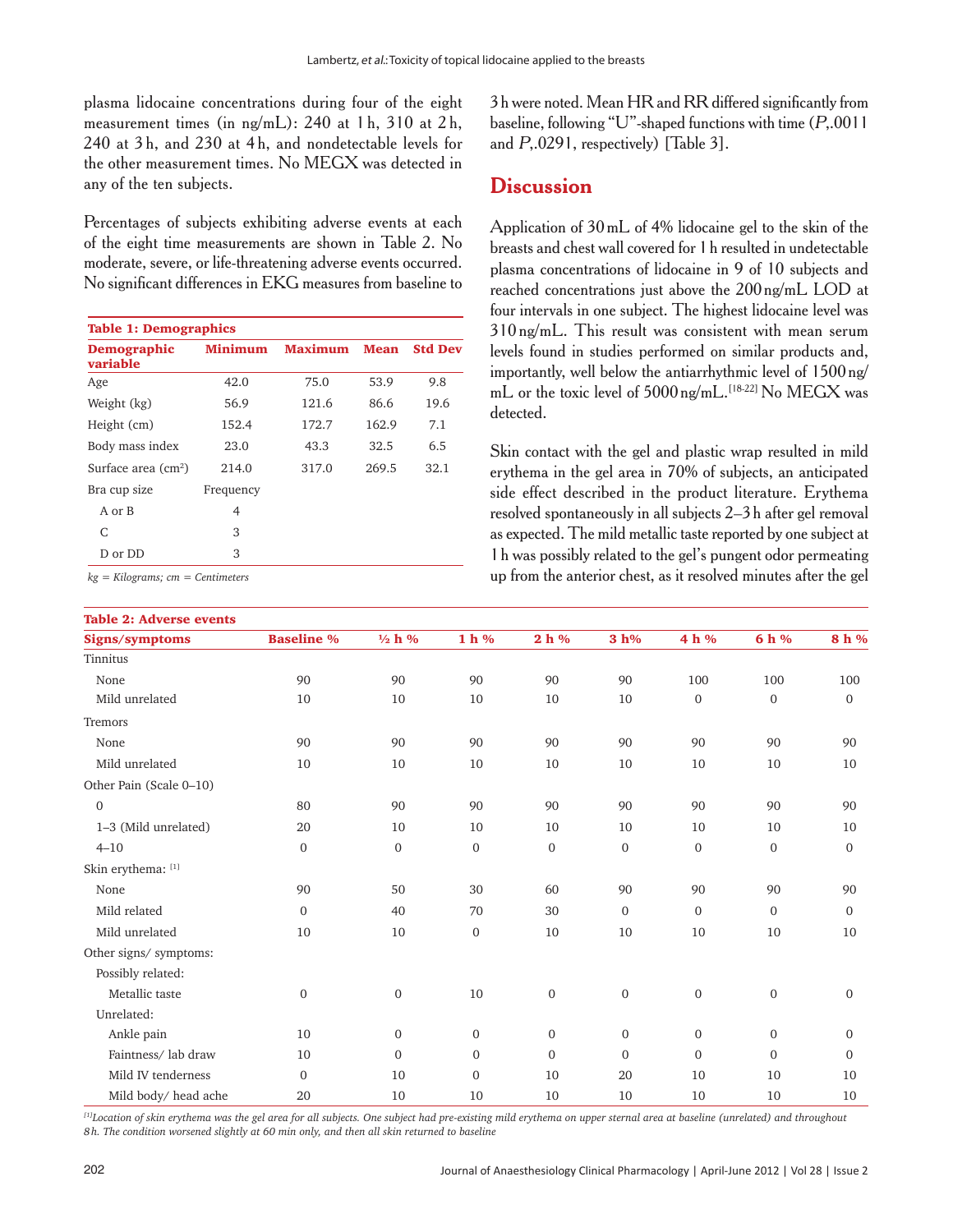| Table 3: Vital signs               |                 |                |       |                |                |                |       |        |                     |
|------------------------------------|-----------------|----------------|-------|----------------|----------------|----------------|-------|--------|---------------------|
| Vital sign: mean (std)             | <b>Baseline</b> | $\frac{1}{2}h$ | 1 h   | 2 <sub>h</sub> | 3 <sub>h</sub> | 4 <sub>h</sub> | 6 h   | 8 h    | Time effect P value |
| Heart rate (bpm)                   | 74.4            | 71.8           | 71.8  | 69.8           | 71.0           | 68.0           | 73.8  | 74.6   | 0.0011              |
|                                    | (8.0)           | (10.1)         | (8.7) | (7.4)          | (6.3)          | (5.3)          | (6.6) | (5.5)  |                     |
| Respiratory rate (rpm)             | 15.4            | 15.3           | 15.4  | 15.4           | 15.2           | 15.0           | 16.0  | 16.0   | 0.0291              |
|                                    | (1.3)           | (1.0)          | (1.0) | (1.0)          | (1.0)          | (1.1)          | (1.3) | (1.4)  |                     |
| Systolic blood pressure<br>(mmHg)  | 117.6           | 116.6          | 117.6 | 114.8          | 118.1          | 123.0          | 118.7 | 116.4  | 0.6402              |
|                                    | (10.5)          | (9.6)          | (9.8) | (8.1)          | (8.5)          | (11.2)         | (7.1) | (10.9) |                     |
| Diastolic blood pressure<br>(mmHg) | 73.5            | 73.4           | 72.6  | 71.8           | 74.0           | 78.0           | 73.0  | 73.7   | 0.5181              |
|                                    | (8.4)           | (8.9)          | (7.1) | (7.3)          | (6.9)          | (7.7)          | (7.7) | (6.6)  |                     |

*bpm = Beats per minute; mm Hg = Millimeters of mercury*

was removed and well before the peak plasma concentration of lidocaine.

The mean HR decreased from baseline after gel application  $(6.4 \text{ bpm}$  at  $4 \text{ h}; P.0011)$ . This change was possibly related to the gel, but more likely to changes in activity and anxiety levels. The subjects' activity changed from driving to the clinic and ambulating several hundred feet in anticipation of a needle stick just prior to baseline assessment, to resting in a quiet room for extended periods prior to the subsequent assessments. This decrease in activity likely had a slowing effect on the HR during this period of time.

Conversely, the RR increased by  $0.6$  rpm at  $6h$  ( $P.0291$ ), which was opposite the potential effect of lidocaine, and 4 h past expected peak levels when lidocaine was undetectable. Thus, a relationship to lidocaine absorption was unlikely. Importantly, the mean HR and RR remained within normal limits for an adult and there were no changes in blood pressure.

The doses of the gel and duration of application were limited to recommendations from the product literature and were the same for all 10 subjects regardless of BMI, bra cup size, or body surface area. It is unknown what plasma concentrations or adverse events would be achieved with larger doses or longer application times, but greater exposure to lidocaine is unnecessary for reducing the discomfort of screening mammography.[7]

This study established baseline information about the absorption and toxicity of lidocaine gel when applied to the breasts of women without factors that may change metabolism of the drug. A full placebo-controlled safety study measuring absorption and adverse events after this topical application of lidocaine gel in the general population of women undergoing screening mammography is recommended.

Women defer screening mammography due to fear of discomfort. A randomized trial revealed that premedication with 30 mL of 4% lidocaine gel on the breasts and chest wall for 1 h significantly reduces discomfort with screening mammography in women who expect greater discomfort. [7] In healthy women, this application of 4% lidocaine gel resulted in minimal plasma concentrations well below therapeutic or toxic levels and no clinically significant adverse events.

#### **Acknowledgment**

St. Luke's Mountain States Tumor and Medical Research Institute. St. Luke's Mountain States Tumor Institute. St. Luke's Health System Auxiliary

# **References**

- 1. Schillinger JA, Mosbaek C, Austin D, Jack L Jr, Heumann M, Moore J, et al. Health care reform in Oregon: The impact of the Oregon Health Plan on utilization of mammography. Am J Prev Med 2000;18:11-17.
- 2. Keefe FJ, Hauck ER, Egert J, Rimer B, Kornguth PJ. Mammography pain and discomfort: A cognitive-behavioral perspective. Pain 1994;56:247-60.
- 3. Rutter D, Calnan M, Vaile MS, Field S, Wade KA. Discomfort and pain during mammography: Description, prediction, and prevention. BMJ 1992;305:443-5.
- 4. Kornguth PJ, Keefe FJ, Conaway MR. Pain during mammography: Characteristics and relationship to demographic and medical variables. Pain 1996;66:187-94.
- 5. Nielsen BB, Miaskowski C, Dibble SL, Beber B, Altman N, McCoy CB. Pain and discomfort associated with film-screen mammography. J Natl Cancer Inst 1991;83:1754-6.
- 6. Mendelblatt J, Kanetsky PA. Effectiveness of interventions to enhance physician screening for breast cancer. J Fam Pract 1995;40:162-71.
- 7. Lambertz CK, Johnson CJ, Montgomery PG, Maxwell JR. Premedication to reduce discomfort during screening mammography. Radiology 2008;248:765-72.
- 8. U. S. Food and Drug Administration Center for Drug Evaluation and Research. FDA public health advisory: Life-threatening side effects with the use of skin products containing numbing ingredients for cosmetic procedures. Feb 9 2007. Available from: http://www.fda. gov/Cder/drug/advisory/topical\_anesthetics.htm. [Last accessed on 2011 Aug 23].
- 9. U.S. Food and Drug Administration Center for Drug Evaluation and